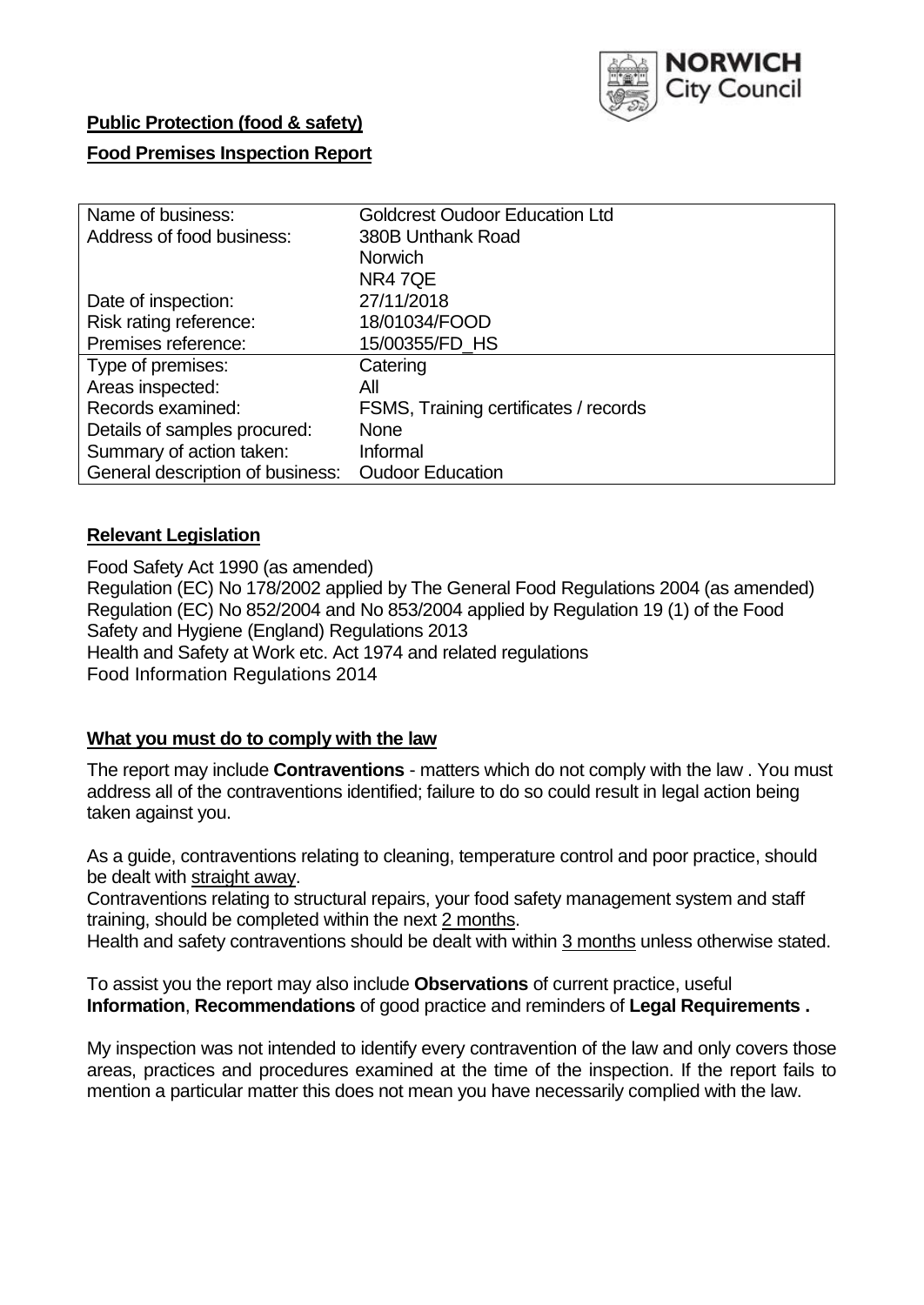# **FOOD SAFETY**

#### **How we calculate your Food Hygiene Rating:**

The food safety section has been divided into the three areas which you are scored against for the hygiene rating: 1. food hygiene and safety procedures, 2. structural requirements and 3. confidence in management/control procedures. Each section begins with a summary of what was observed and the score you have been given. Details of how these scores combine to produce your overall food hygiene rating are shown in the table.

| <b>Compliance Area</b>                     |          |    |           | <b>You Score</b> |                |    |           |    |                |  |  |
|--------------------------------------------|----------|----|-----------|------------------|----------------|----|-----------|----|----------------|--|--|
| Food Hygiene and Safety                    |          |    |           | 0                | 5              | 10 | 15        | 20 | 25             |  |  |
| <b>Structure and Cleaning</b>              |          |    | $\bf{0}$  | 5                | 10             | 15 | 20        | 25 |                |  |  |
| Confidence in management & control systems |          |    | $\Omega$  | 5                | 10             | 15 | 20        | 30 |                |  |  |
|                                            |          |    |           |                  |                |    |           |    |                |  |  |
| <b>Your Total score</b>                    | $0 - 15$ | 20 | $25 - 30$ |                  | $35 - 40$      |    | $45 - 50$ |    | > 50           |  |  |
| <b>Your Worst score</b>                    | 5        | 10 | 10        |                  | 15             |    | 20        |    | $\blacksquare$ |  |  |
|                                            |          |    |           |                  |                |    |           |    |                |  |  |
| <b>Your Rating is</b>                      | 5        | 4  | 3         |                  | $\overline{2}$ |    |           |    | $\Omega$       |  |  |

Your Food Hygiene Rating is 5 - a very good standard



## **1. Food Hygiene and Safety**

Food Hygiene standards are excellent. You demonstrated full compliance with legal requirements. You have safe food handling practices and procedures and all the necessary control measures to prevent cross-contamination are in place. **(Score 0)**

#### Contamination risks

**Observation** Contamination risks were controlled

#### Temperature Control

**Observation** I was pleased to see you were able to limit bacterial growth and/or survival by applying appropriate temperature controls at points critical to food safety and that you were diligently monitoring temperatures.

## **2. Structure and Cleaning**